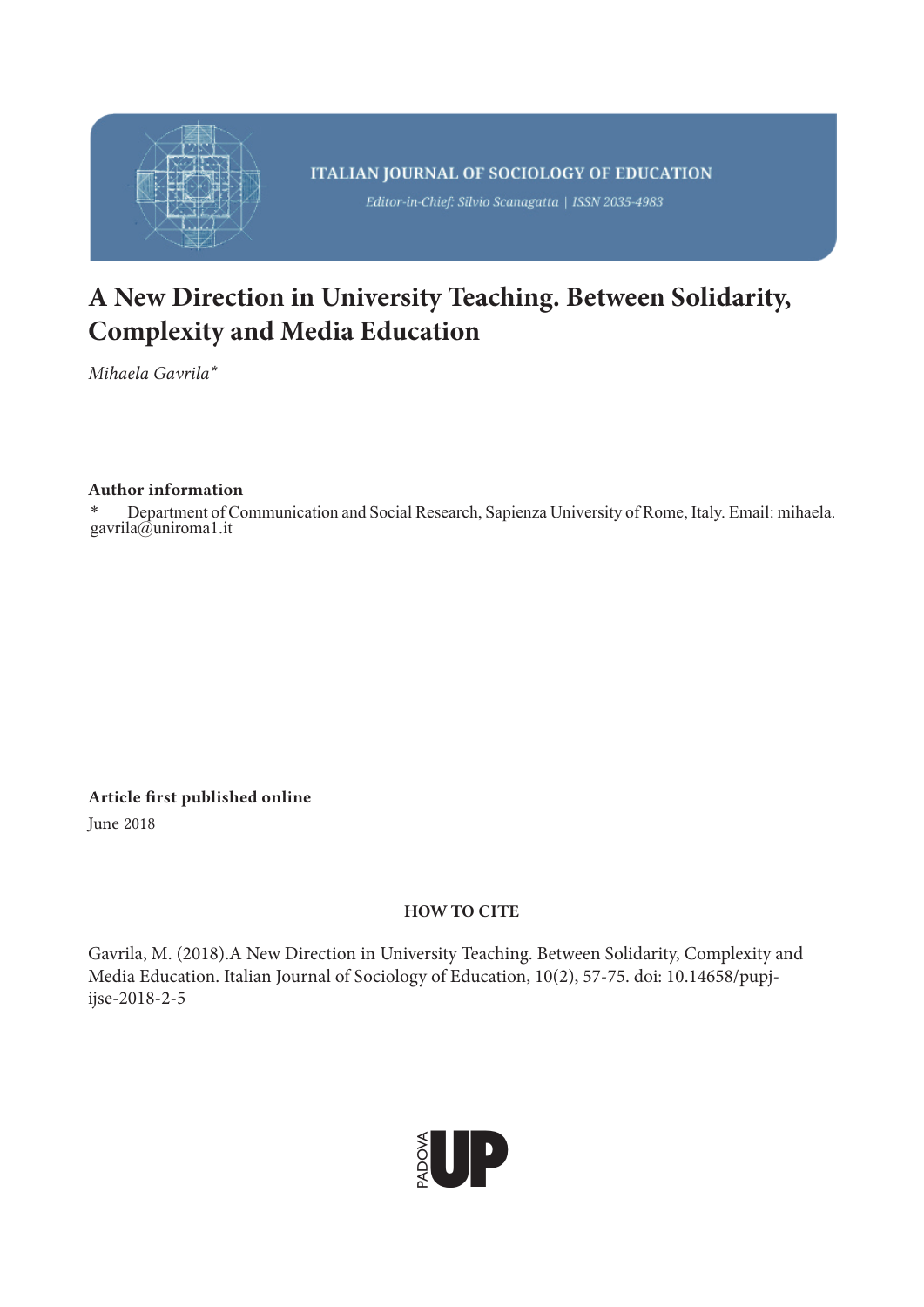# A New Direction in University Teaching. Between Solidarity, Complexity and Media Education

*Mihaela Gavrila\**

*Abstract:* At the time of an abundance of media offers and the reduced prestige of the institutions, teaching became strategic to maintaining and redefining the authority and professional recognition of teachers. It has therefore become advisable to activate a process of self-reflection on the part of universities on the dimensions of didactic innovation and new demands placed on university professors, starting from the reformulation of the mission of the University of the Third Millennium. Areas in need of consideration include: educating to educate (old and new trends in the mode of transmission of knowledge, considering the continuous access to the contents and the new media and cultural behaviours of the students); educating towards an interdisciplinary perspective; educating towards internationalization; educating for integration and solidarity; educating to divulge the results of scientific research, national and global problems and evolutions in terms of technology and human value; educating with and about the digital media. All these dimensions are explored in the paper, with particular attention given to the multiple dimensions of Media Literacy for university teachers with regard to overcoming physical, cultural and generational barriers between teachers and students and to up-to-date and democratize the quality university education.

*Keywords:* University Teaching, Adult Education, Teaching Innovation, Media Education

\* Department of Communication and Social Research, Sapienza University of Rome, Italy. Email: mihaela.gavrila@uniroma1.it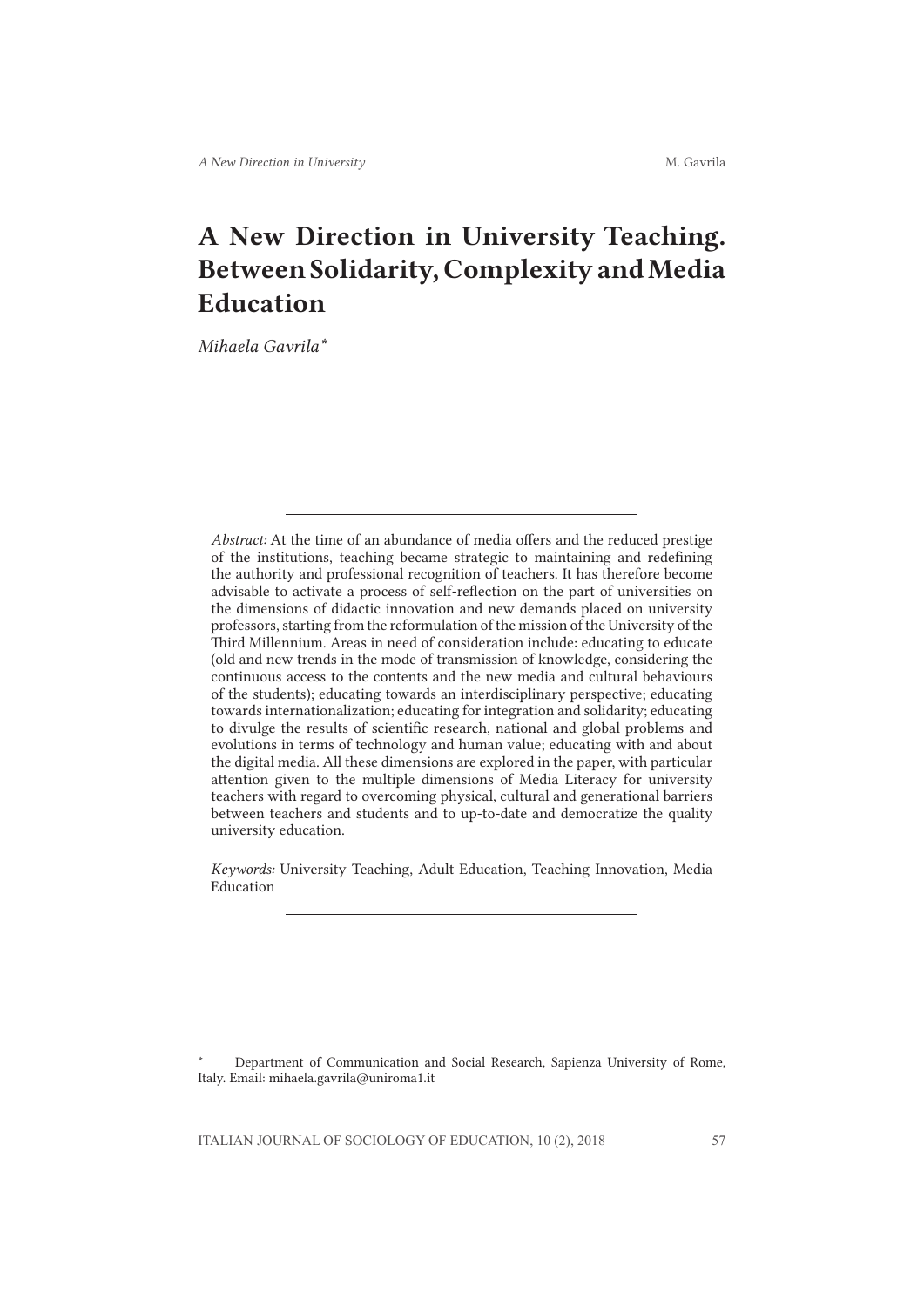## New missions for New University

Seen as an academy for free of scientific research, grounded in rational thought, the university institution emerged at the time of Abelard, whose name is linked to the history of higher education, in Paris and from here, freedom of research and autonomy in the spreading of knowledge was born. It was here that the free spirit and creativity, in dialogue with the civil authorities, began. The strength of this institution derived from the harmony existing between the goals of higher education on the one hand and the major societal needs on the other. These shared the mutual need to counter oppressive sovereignty and excessive bureaucratic organization. The 'philosophical' university was to be the barometer of this movement of spiritual education in the world and it created the setting for the main expressions of the civic spirit of the time: the measure against authoritarianism of any kind. However, once abstract philosophy began abandoning the search for the true nature of things, modernity and the need to take sides started the decline of the academic institution. After three centuries of intense existence, and isolated from the real world, the French university was in a state of agony by the time of the French Revolution. While avoiding innovation and hanging on to a teaching anchored in the past and struggling to maintain dogmas far removed from actuality, the university remained deaf to new currents of thought. Its ideas failed to have any impact outside its own academic walls, and changes at work in society at large failed to penetrate it. This example from the history of European higher education was not chosen by chance. It is an example of a serious oversight due to recurring causes in the evolution of the university: isolation from the social context, absolute submission in the face of institutional decision-makers, and a detachment from the problems of real life.

As early as the 80s, theoreticians, considering the errors in the history of the university, proposed some guidelines to ensure the repositioning of the university with regard to the various internal and external stakeholders. Among these guidelines, the following two may be mentioned:

- a. the development of a critical spirit in the learning process which enhances the "general culture" as a vehicle for science education, cultural and civic education. This is especially important in the era in which the university had been opened up to ever greater numbers of students (Touraine, 1980);
- b. the transformation of the University in the spirit of the democratization of access and the promotion of continuing education by putting the energies and the results of research and education at the service of the community and situations requiring urgent intervention (Carton, 1983).

For society as a whole the University should be a source of orientation for values by offering action models, cognitive, habitudinal and behavioural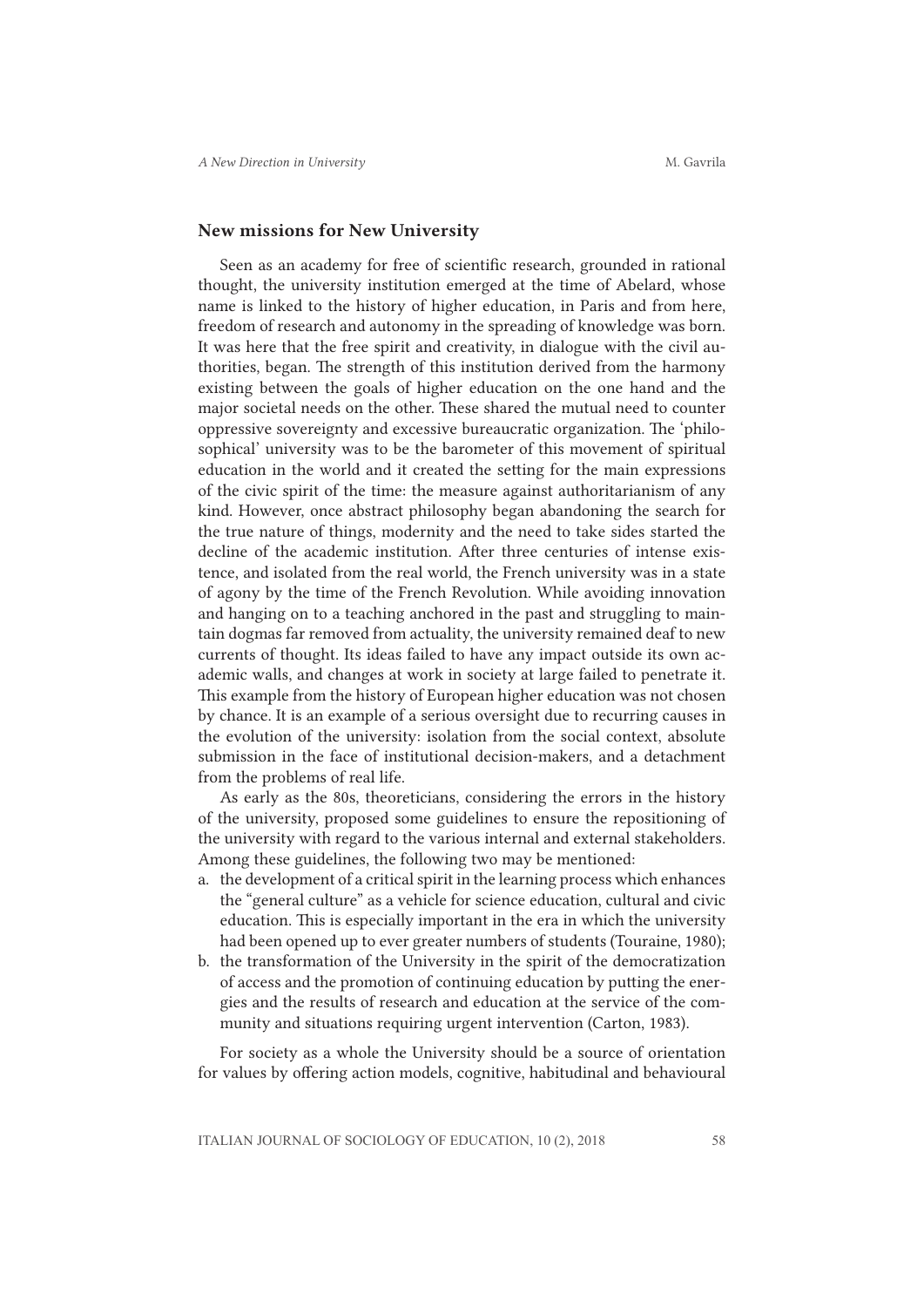styles. The proliferation of the social functions of the University - centres of teaching, research, production but also generator of moral values and behavioural patterns - has resulted in a shift from a self-referential system to one that is open, flexible, receptive to reform and innovation, as well as becoming interdisciplinary; a responsible and autonomous University practicing the principles of efficiency and administrative effectiveness, cultivating more democratic participation and articulating innovation and tradition. All of these "amendments" summarize the essential features of the need for change that the European University has experienced since the 80s and especially starting from Bologna Declaration (1999)<sup>1</sup>. "European higher education institutions, for their part, have accepted the challenge and taken up a main role in constructing the European area of higher education, also in the wake of the fundamental principles laid down in the Bologna Magna Charta Universitatum of 1988. This is of the highest importance, given that Universities' independence and autonomy ensure that higher education and research systems continuously adapt to changing needs, society's demands and advances in scientific knowledge" (EHEA, Bologna Declaration, 1999).

In today's world, where the imbalances and difficulties in managing complexity seem to indicate the beginning of a new phase of humanity, the University needs to adapt without betraying its traditional mission. This does not mean, however, that the University should abandon its historical functions of training and disinterested search by caving in to the fad of the day and becoming the uncritical protagonist of fashion and of a certain "standardization" of its work and its protagonists. On the contrary, we believe that the greatest contribution that the University - and only the University - can give to the development of society is that of maintaining, within the study of issues of general interest, critical thinking, the value of objectivity, and the 'passionate commitment'; in short, the habit of thinking aimed at a better understanding of being human within the framework of history. This does not however exclude creativity or the specific characteristics of the individual disciplines, including those of the hard sciences. Indeed, only within an interpretative framework based on problem awareness, doubt and the understanding of the consequences of investigation and scientific production on people, groups, and on the future of humanity, will university teaching and research acquire more relevance. Focussing on the humanistic culture does not mean abandoning the complexity of contemporary life in pursuit of various a-temporal nirvanas. The University remains strongly anchored in the present in preparation for the departure to the seas of the future.

<sup>&</sup>lt;sup>1</sup> Bologna Declaration of 1999, is one of the main voluntary processes at European level, as it is nowadays implemented in 48 states, which define the European Higher Education Area (EHEA).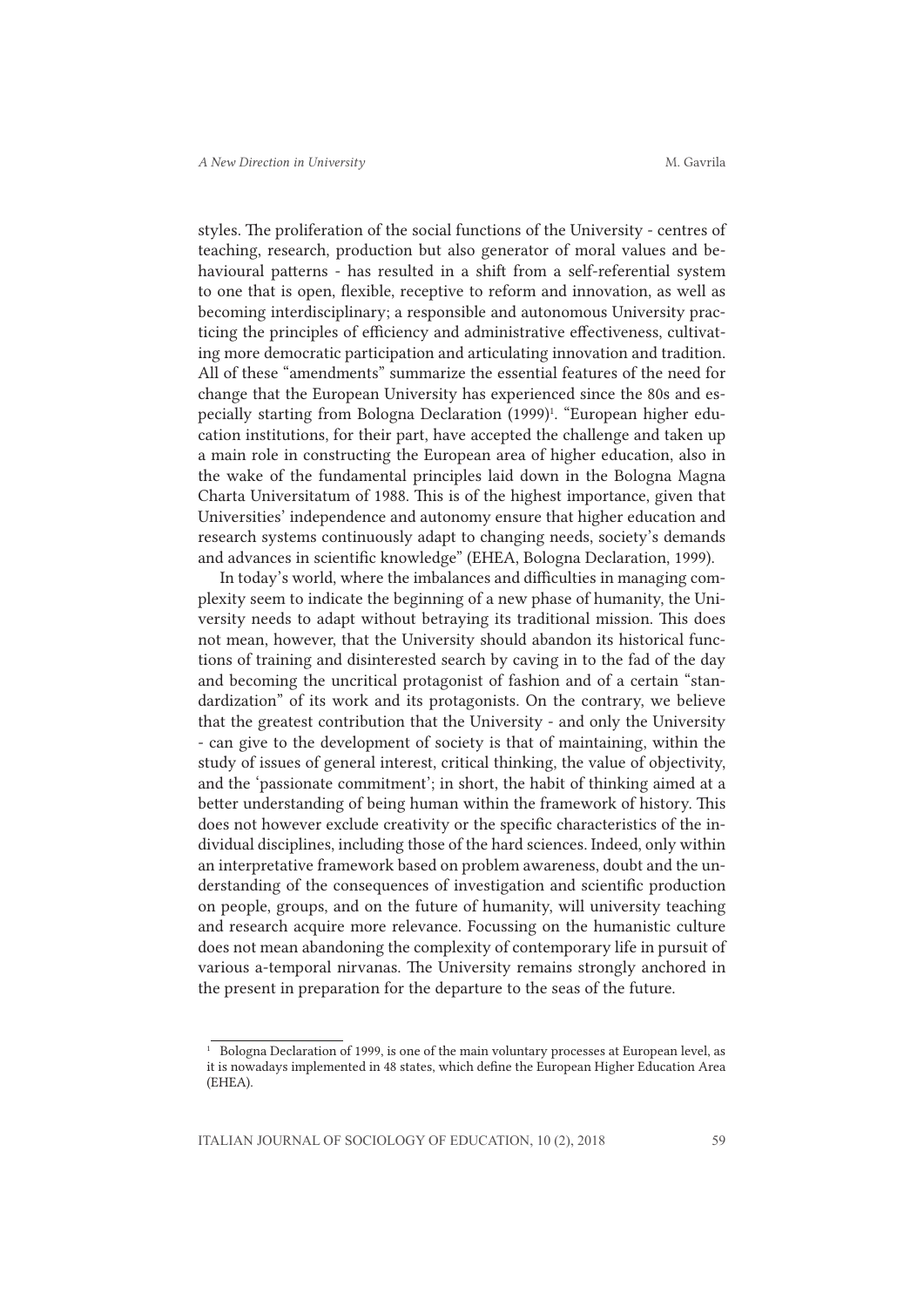In Italy, this reformist direction has been even further radicalized since the early years of the third millennium, at times giving the impression that the succession of laws and protocols have been used as a compass to "play it by ear", but without any clear end goal. In other words, it is not enough to simply steer north; we need to know what and who will be waiting for us at the other end. In general, but with particular reference to the Italian situation, which is the main subject of this paper, what is apparent is a sense of approximation, which will have medium to long-term consequences; university policies have abdicated their universal vocation of contributing to the establishment and planning of the society of the future. The issue becomes even more urgent when it comes to university teaching, a kind of Cinderella of the Italian system, entrusted to a vocational calling (if any) and the good sense of the individual teachers, and only rarely stimulated and enhanced through specific updating and training programs. It is not surprising therefore, that in Italy teaching is considered little more than of residual variable in the evaluation of teachers for the purpose of career advancement. Dissatisfaction is greater in relation to the rhetoric fostered by ANVUR (Italian Governmental Agency of University Evaluation) which considers educational innovation as a key dimension of University standards, without imagining real strategies for updating and enhancing professors' creativity and its fulfilment in the didactic experience (Morcellini, 2013; Borrelli, 2015, 2016; Viesti 2016; Morcellini, Rossi & Valentini 2017). Although late, the Italian academic community is trying to respond and rectify this issue. It is doing so with pedagogical optimism which is reflected in the naming of a television program of the Sixties: Non è mai troppo tardi (It is never too late).

#### Old and new knowledge for new University

Starting from these premises, and investigating university teaching from a cross-disciplinary point of view and with particular attention to the Italian situation, the objective of this paper is to arrive at a proposal aimed at training university teachers, regardless of their specific scientific fields.

At the basis of any training course - regardless of the level and audience - several principles should be anchored in the idea of the common good and the total knowledge base that makes up the university. A few years ago, encouraged the recovery of a cross-sectional awareness of the scientific disciplines, Hessel and Morin reflected on the true essence of teaching at all levels, with the aim of maintaining balance and harmony in society.

"It is essential, yes, to teach humanism[…]. It is essential to spread a clear consciousness of the human condition, its history, its twists and turns, its contradictions and its tragedies. It is essential to teach human understanding in order to promote solidarity and brotherhood. It allows us to under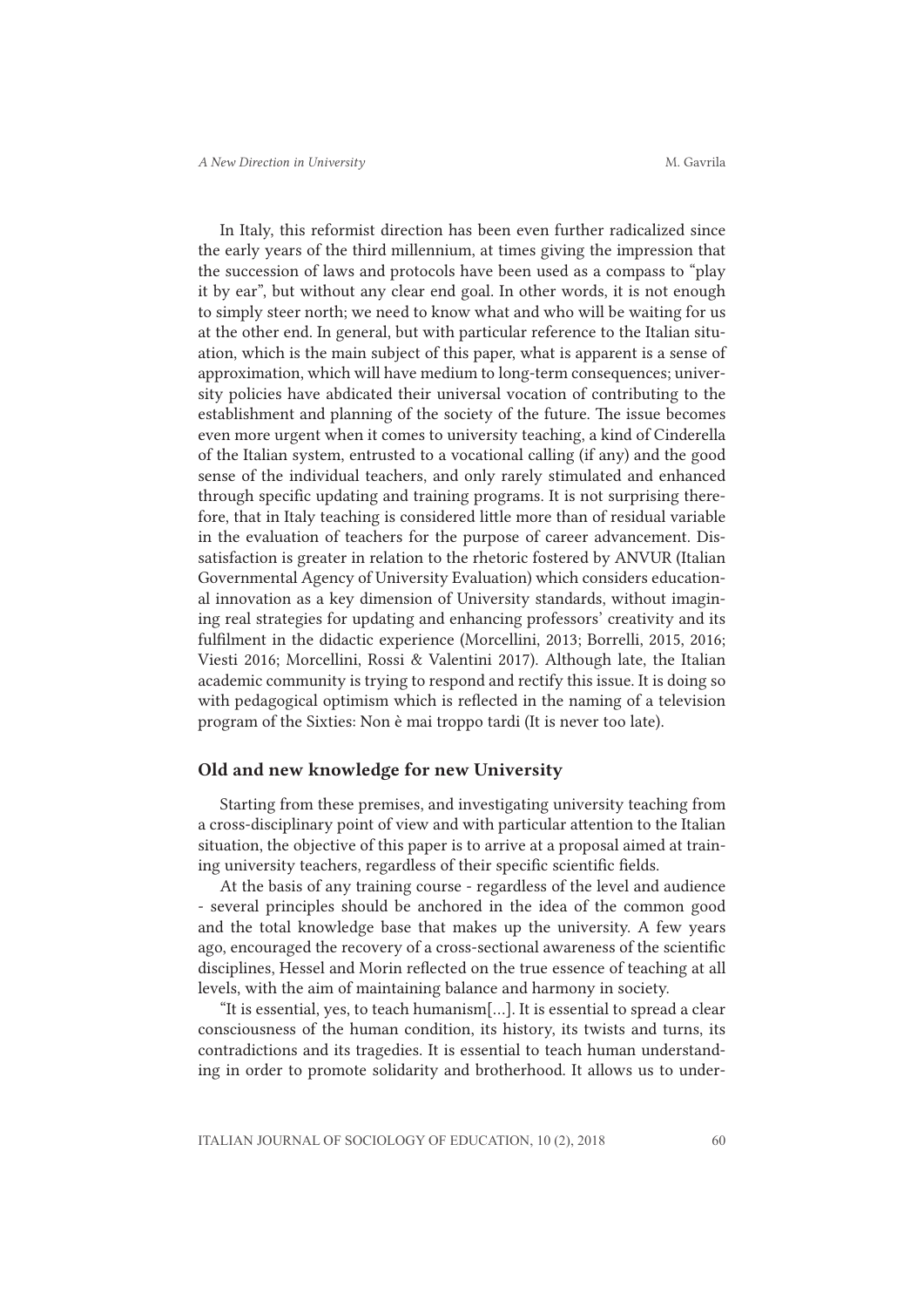stand our identity and our differences relative to each other, to recognize its complexity rather than reducing it to a single, generally negative identity. It is essential to teach knowledge of the planetary era that we live in, its opportunities and its risks, including individual and collective problems, of our era marked by globalization. It is essential to teach how to deal with the uncertainties that every individual in the community inevitably encounters, the history of nations; uncertainties that have worsened in the beginning of the twenty-first century for ourselves, our society, our humanity" (Hessel & Morin, 2012).

Today, therefore, more than ever, we need broad-based knowledge which can help address complex and multidimensional problems, even outside the fortified citadel of individual disciplines. Making explicit reference to Weber's thought, we must admit that in our time the institutions and, in particular, the University, may regain its centrality on two conditions: on the one hand by continuing to be a repository of knowledge and tradition which permeates and gives shape the life of society and its evolution; on the other hand, becoming and "appearing" much more functional and close to the learners themselves which is to say, young people and adults who see in the university a guide towards the future. There is a need to invent a specific educative tradition aimed at accompanying people in the complexity of modern society (Is this a title? There is no main verb). If universities are to be the cutting edge of change, then there is only one way to reduce the discomfort inevitably created by the new demands of society and by the increased level of social knowledge: a re-evaluation of teaching as a strategy of socialization and investment for future generations. Consistent with this necessary synergy between the University as a reservoir of changes and the engine of social innovation, the Georgetown University periodically carries out a research report, with predictive objectives and intervention also in terms of university training and on-the-job training. The latest report, published in 2013 looks forward to the year 2020 and predicts the state of the American economy. Recovery 2020 provides vital labour market information such as which fields are expected to create the most jobs, the education requirements required to gain employment in the U.S., and the skills most coveted by employers (Carnevale, Smith & Strohl, 2013).

In fact, while it is true that there is the risk of chasing after fads and losing sight of its historical identity, of *what it has always been*, it is also true that without undergoing procedures for updating and "mobilization" of knowledge, there is no future for the university. Indeed, only a *narrow self-referential alternative* remains. Training can open the doors to society and change, without pursuing the ephemeral scraps with which the new so annoyingly presents itself. Focussing on training should therefore be seen as a decisive strategy for the university and not as a complacent way to link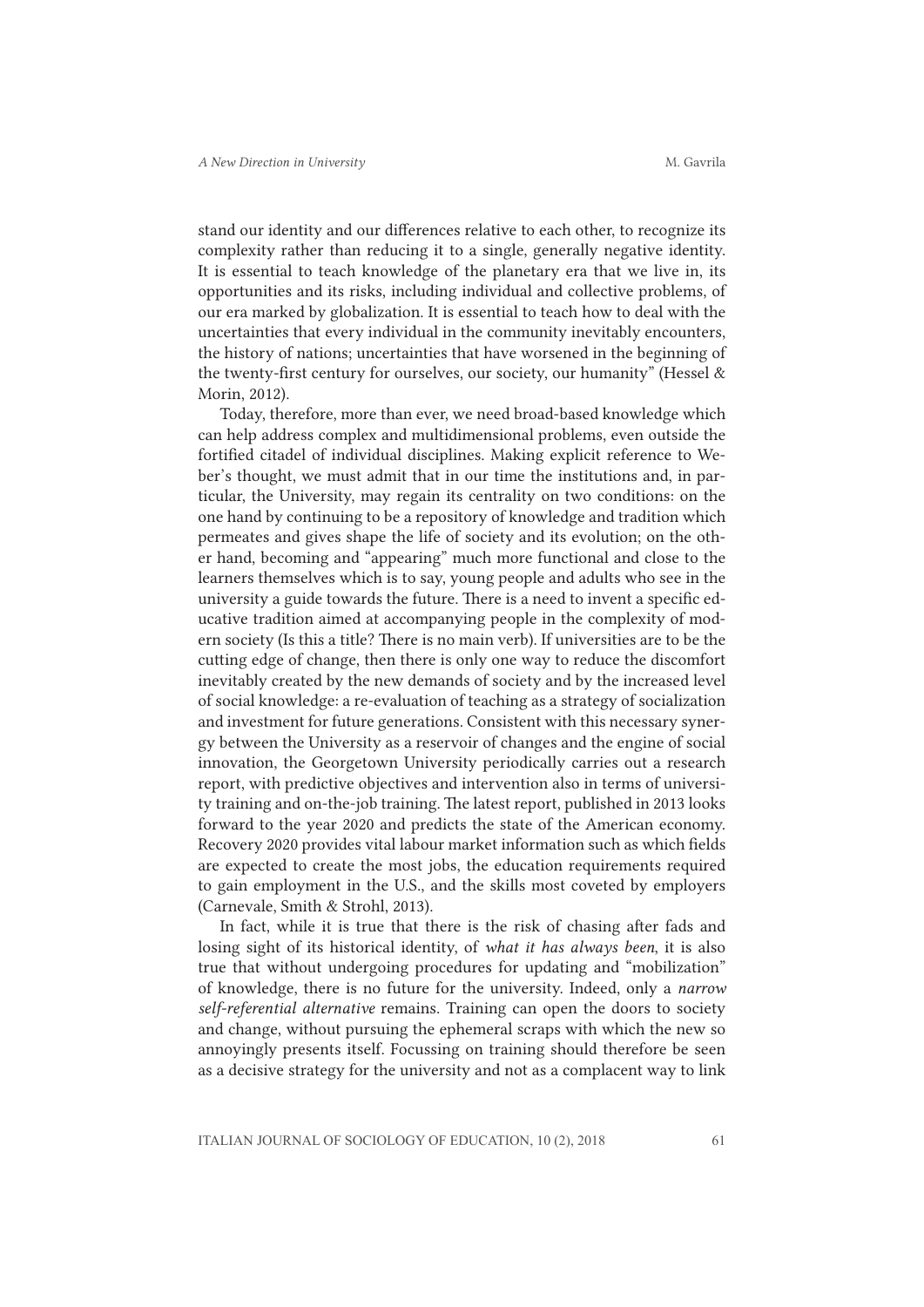itself to modernity. When all of society changes and dynamism becomes compulsive and incomprehensible, only studying, sharing of educational situations, encounters and maieutics can restore stronger the mental preparedness which is adequate to the new challenges facing society.

# A bridge in history to save the University and its role in the future

These transformations and the changing needs of society and consequently of the University community too, require the identification of some transversal knowledge in order to enable the main purpose of university education: fostering greater harmony and synergy between the various instances that make up society as a whole. Above all, the reform of education including that of the university, should start from the words of Rousseau's Emile, "I want to teach them to live." In this complex system of knowledge aimed at helping students to learn how to live, the training of university teachers, which in turn will be transmitted to their students, must not overlook some of the issues developed by Edgar Morin (2001) in his book *The Seven kinds of knowledge necessary to the education of future* and further developed in a subsequent study. "The reform would introduce, at every level of education, from primary school to university, the following subjects: the knowledge of knowledge, knowledge of the human; the ability to deal with uncertainty; trinitarian ethics (individual-knowledge-species)" (Morin, 2011, p. 141).

To achieve this aim several fundamental educational objectives still need to be specified. Among these are: to understand what is meant by knowledge, its cognitive systems and to recognize their respective strengths and especially their weaknesses and susceptibility to error; to understand the psychology of the age and characteristics of the education of young people and adults; to learn about the communicative opportunities and risks; to be available to question the purpose and contribution of the individual disciplines to the development of humanity; to be open to the use of new teaching methods and teaching innovation; to know how to promote innovation and adaptation of curricula; to have the skills needed to address local and global challenges facing the University; to understand the media and communication technologies as strategies to approach students and the various disciples, and for the transmission of shared knowledge rather than as danger of trivialization and vulgarization of science. The examination of pedagogical, medialogical, and philosophical literature, as well as an intelligent reading of the data regarding the main developmental directions of society, requires identifying some key points in the training of teachers as this will, in turn, affect the quality of training of learners: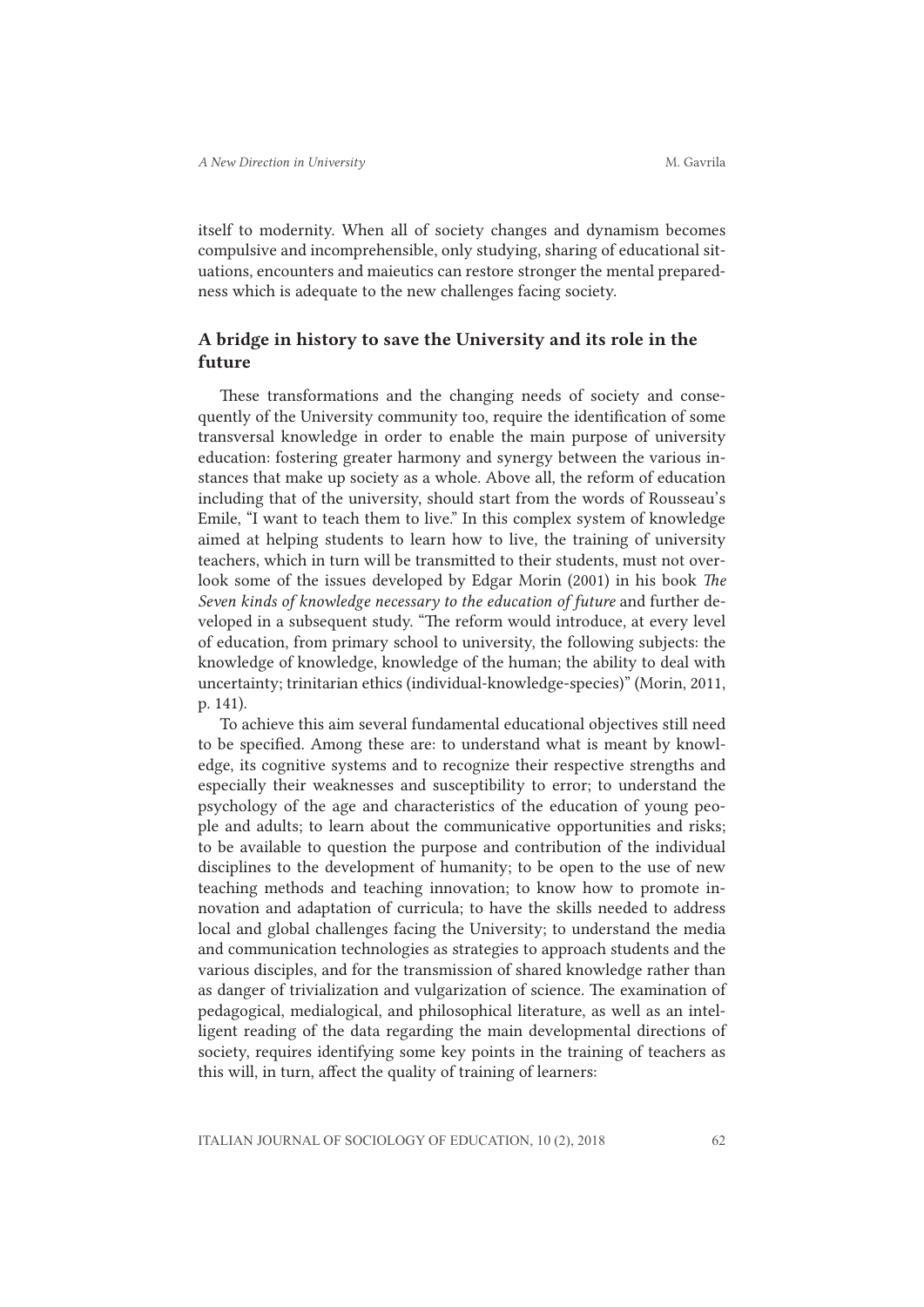- 1. educating to educate
- 2. educating towards an interdisciplinary perspective
- 3. educating towards internationalization
- 4. educating for integration and solidarity
- 5. educating to divulge
- 6. educating about the media (developed in section Towards a model of media education for the University teachers)

### *Educate to educate*

The first question calls for a renegotiation of the three key issues that are at the basis of any process of instructional design: What to transmit? Who to transmit to? How to transmit?

The new trends in the mode of transmission of knowledge and life in the age of access (Rifkin, 2000), call for a radical reassessment of the previous answers to these questions. The answer to the first question is not limited to an exclusive focus on pure knowledge. Knowledge is made available by the great Library of Alexandria which is continuously replenished by the media as a whole, but in particular by the Internet as a meta-media. Instead, what is not easy to find outside of the walls of schools and universities is precisely the questioning of knowledge creation; the chain of events that generate a discovery or a thought; the strong emotional surge, which is both human and humanly inspired; the models, the aesthetics, that which can be kept and what we should leave out of the history of a discipline or a phenomenon; empowerment that knowledge alone can give us.

In a world of information overload, the diversity of sources available for obtaining information becomes an exacerbated response to the increasingly felt need of the individual to control reality through constant updating. This becomes one of the main concerns of modern actors, who add a different issue to the economic crisis and the crisis of values, namely, an expression of the difficulty of controlling and selecting the sources of information at their disposal. This is especially true when the earthquake of digital media upsets the balances of the traditional economy of attention (Goldhaber, 1997; Reeves et al., 2008). University teachers can no longer control this trend by competing with the various information sources. They can, however, act as a tool in guiding student orientation by teaching them how to distinguish valid information from partial or misleading information. The professors may be bearers of a vision of the whole and of the integration of phenomena into the complex alchemy of human history. In doing so, they would facilitate not only the understanding of single phenomena within whole, but above all, the return of a sense of integration, of responsibility and membership of the pupils with respect to society and to the world they "inhabit".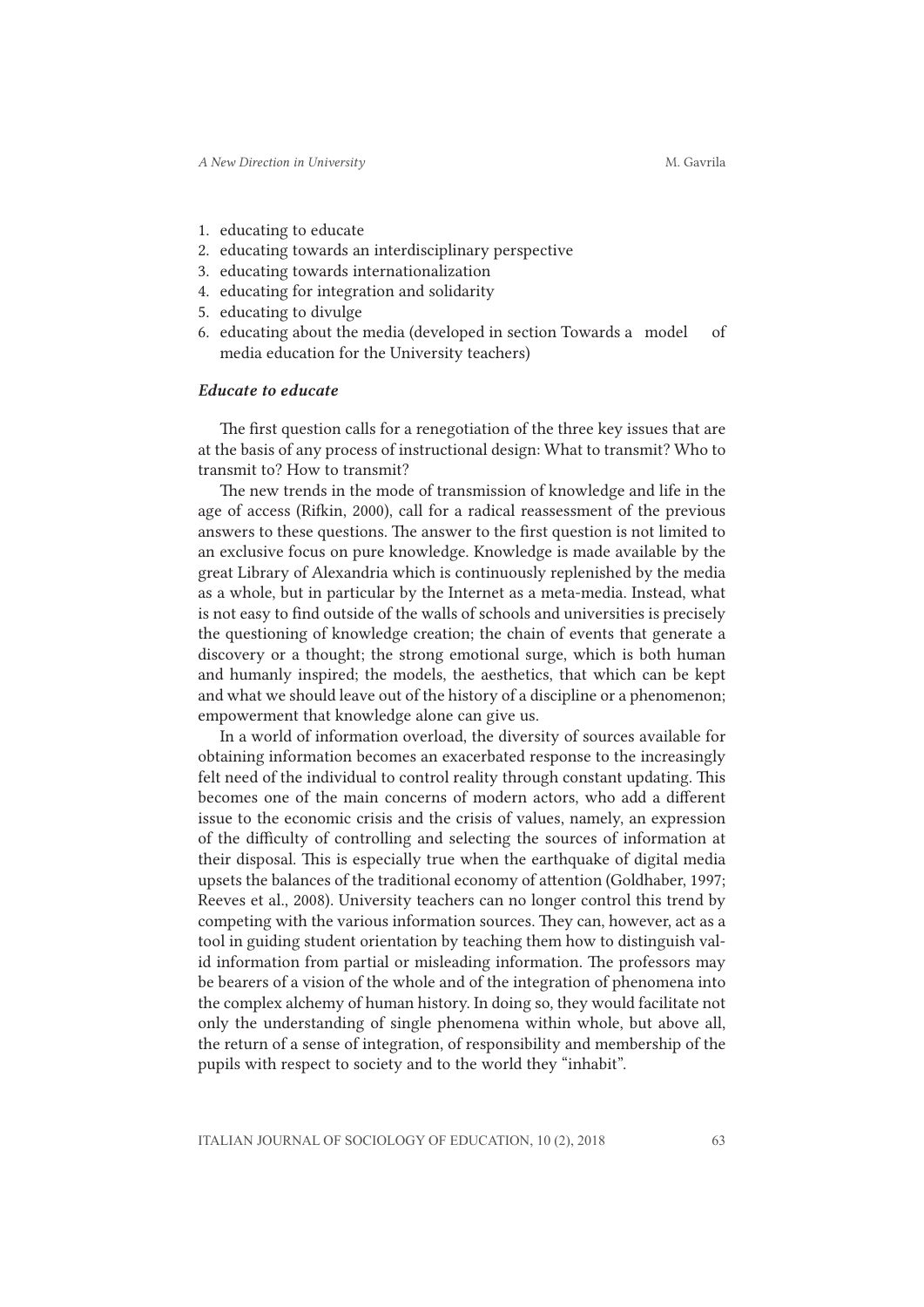The second question, "Who to transmit to?", should accompany the teachers into the universe of their students, both young and old, with their specific characteristics, their cultural behaviours, their passions, the crises they experience, their suffering and their future projections. Michel Serres calls the young people of today the Tom Thumbs since they use their thumbs for most activities, from writing text messages, online experiences, interactions and information searches in order to better carry out the activities related to job seeking or leisure pursuits. Although they are not always digital natives, the modern Tom Thumbs are hyper-connected and communicate with each other through the Internet, through Facebook and Twitter (CENSIS, 2017), watch TV on the Internet and do not feel politically engaged. Compared to previous generations they have on their side an ease and naturalness of access and show a great need to recover their roots, history and place in society. Therefore, the differences between the youth and adults in the third millennium might be considered in terms of access to information mediated by technology. All areas of social life, once exclusively mediated by traditional agencies and individuals themselves, are now renegotiated in the light of the presence and use of technology: free time, training (online courses, research materials, the use of the tablet, video, educational products, books etc.), work (job seeking and work as online research, preparation for work, with the training in working in the media in schools and universities), travel, health, and finally, interpersonal relationships.

University training, therefore, cannot turn a blind eye to these transformations. In fact, by merely being aware of these, the university can transform technologies into new opportunities for teaching/learning, and build bridges between the generations rather than erect walls.

How to transmit? In a changed world the question, "How to transmit?" becomes the true cornerstone of education. Opinion differences between the younger and older generations, Internet users and non- Internet users, teachers and students, are often evident: it is as if the use of this media conditions thought, or opinion, and more or less decisively determines the choice to immerse oneself into the online environment. The same kind of relationship to the internet is presented as a factor of "interpretive community". In fact, hyper-connectivity further accentuates the differences between people. The challenge of this project becomes then just this, to create a "place", a common space of sharing between generations and between the community of teachers and students. That is to say, a place where ideas of reconciliation, facilitators of social, cultural and even economic capital, can dialogue. This complexity threatens to almost completely ruin pre-established prescriptive methods. Teachers are urged to undertake a continuous search for the most appropriate strategies to address evolving situations, helping students to "learn to live", but also to know, be themselves and to transform individual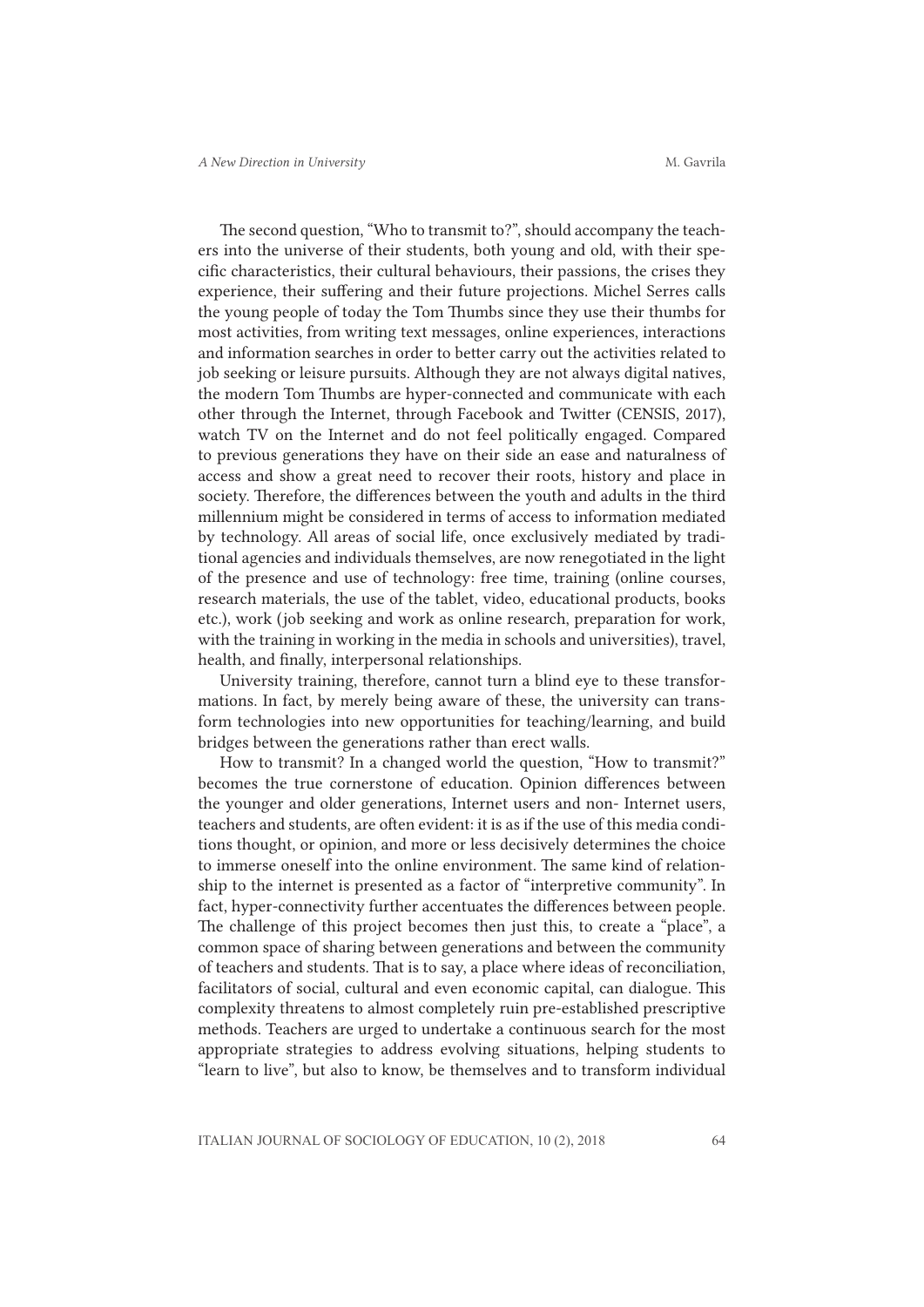capital into social capital and vice versa. The reasoning that underlies the entire preparation and updating of teachers is based on a number of key dimensions, which see, in the continuum between theory and practice, a teaching strategy and a tool for mutual growth of the whole community participating in the processes. On the one hand, the aim is to enrich the technical and socio-cultural preparedness of the teachers, who have often had significant experience in their own fields. Such a strategy will be able to enhance interchange and sharing with colleagues from other fields of study. But equally involved in these processes of exchange are also teacher trainers of whom many have experiences in various Italian universities. Gathered around the key question of improvement and enhancement of teaching as a strategy of evaluation and transmission of knowledge, these trainers, in turn, are involved in situations of understanding and elaboration of their knowledge according to the needs and specificity of this new community of shared interests. In short, we are dealing with a real laboratory in which competition should be replaced by a more profitable and value-adding collaborative effort of all participants in the educational process.

In doing so one creates a virtuous circle, requiring conscious management, between individual learning and the learning organizations to which they belong. Furthermore, these processes may also become extremely favourable incentives for the creativity of teachers and students as part of a translational process, which is stimulated by contact with "other" knowledge and is expressed through the ability to transfer content, techniques, languages, metaphors of knowledge from one context to other (Cinque, 2010, p. 63).

The University, therefore, should recuperate and update its mission of becoming a meeting space: a space of teaching and university life based on the connections and development of the network of knowledge and expertise located within an academic environment (Siemens, 2004). Lectures, seminars, research shared with students, dissertations, multimedia examinations and project work must be integrated into everyday activities in some universities. These include, lectures, debates, panel discussions, analysis of creative events such as concerts and theatrical shows, creativity techniques, and participation in creative and / or innovative experiences. Once it is clear that there is healthy need for university enhancement and an updating of its educational mission, the other dimensions that we have identified as critical to the training of university teachers can be explained quite naturally.

### *Educate towards interdisciplinary perspective*

The Third Millennium University professor has to ensure superior teaching that takes into account the complexity of contemporary society, oscillating between the reassertion of local cultures and the unstoppable dynamics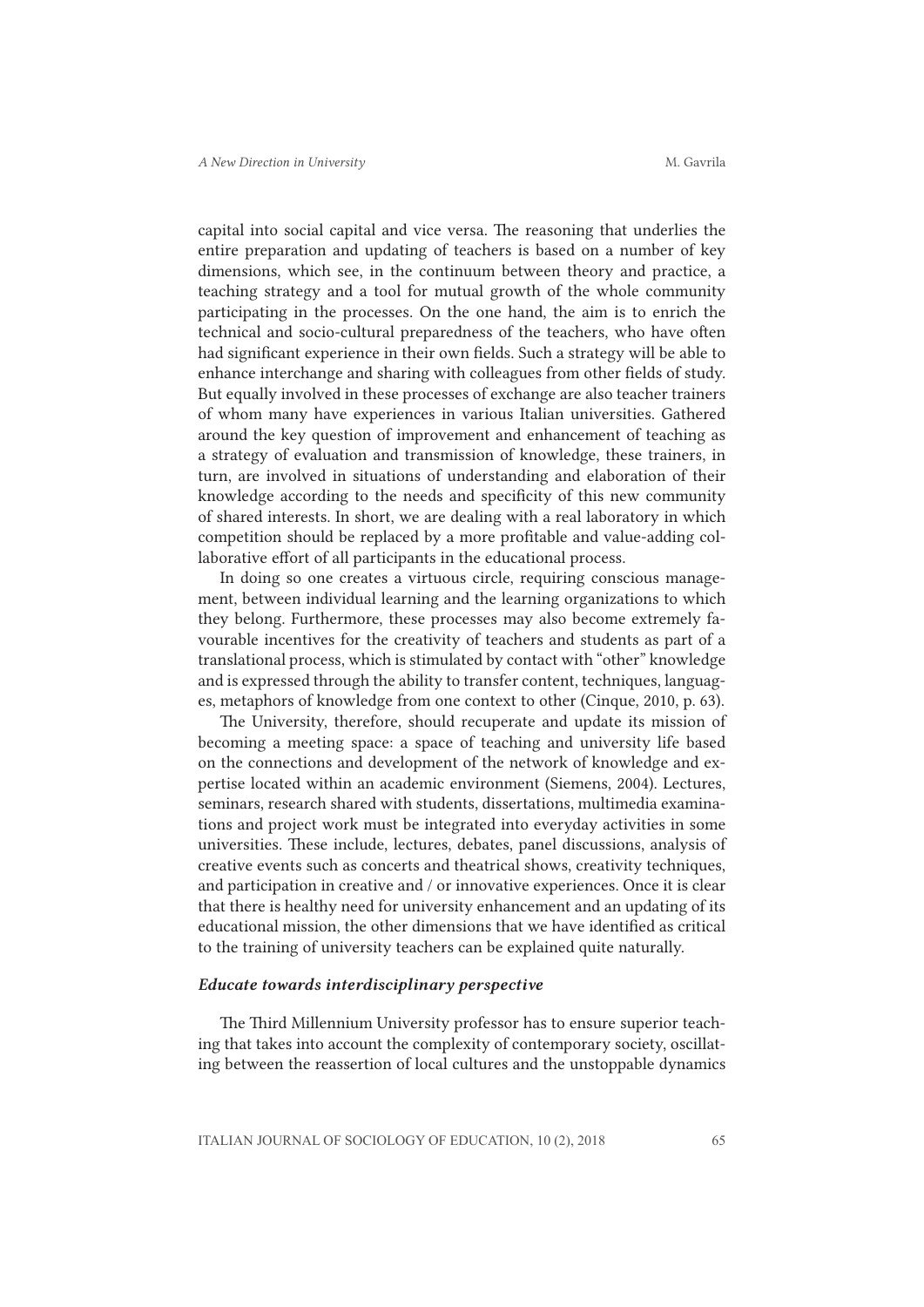of globalization. Almost all disciplines, from medicine to engineering, sociology to physics and human geography, seek a real interdisciplinary debate. Indeed, Morin talks about a "blindness of a mode of knowledge which, by partitioning off knowledge, disintegrates fundamental and global problems which require a transdisciplinary knowledge (Morin, 2011, p. 5). Only within the interdisciplinary approach can the capacity for critical reflection be promoted, and individual liberties can be given adequate relevance. To quote Martha Nussbaum, who argues that, developing *capability*, i.e. freedom to do and to choose otherwise, has a greater educational value than producing specific operations, "promoting capacities means promoting spheres of influence and this is not the same getting people to operate a certain way" (Nussbaum, 2012, p. 32). So, relating the world of university education directly to the spheres of economics and business would mean giving precedence to some particular professional operations, but for that very reason would sanction the renunciation of cultivating the sphere of plural freedoms and human capacities to transcend conditions and invent personal destinies (Borrelli, Gavrila & Siciliano, 2016, p. 94).

However, the process of increasing complexity of social systems and the plurality of social and cultural identities require greater shared and cross-disciplinary planning, to restore the quality of life in the public space. To this end university professors as operators within the public space, regardless of the disciplines they teach, can make an important contribution.

Far from being a ground for annihilation of complexity, public space finds its raison d'etre and raw material for political action in the plurality of voices and in the synergy between the nurturing knowledge. This is in fact its ideal vocation, i.e. to serve the construction of a positive imaginary of living together (Innerarity, 2008). Indeed, public space is also proposed as a ground for resistance to the growing privatization of our lives (Urbonas, Lui & Freeman, 2017) and a place for fertilization of ideas and actions oriented towards the common good, the promotion of communicative action, solidarity with the weakest (elderly, children, disabled, migrants, etc), and the planning of the future. The profession of university professor is dedicated to contributing to social solidity. It assumes a strategic importance to ensure the survival of public space through the guarantee of the right to education. It is a profession called to act as a bridge between generations and peers, as well as between the universes of traditional socialization and those of the old and new media.

#### *Educate towards internationalization*

Internationalization is an integral part of a process of the globalization of knowledge, of free movement of knowledge and mutual enrichment. Today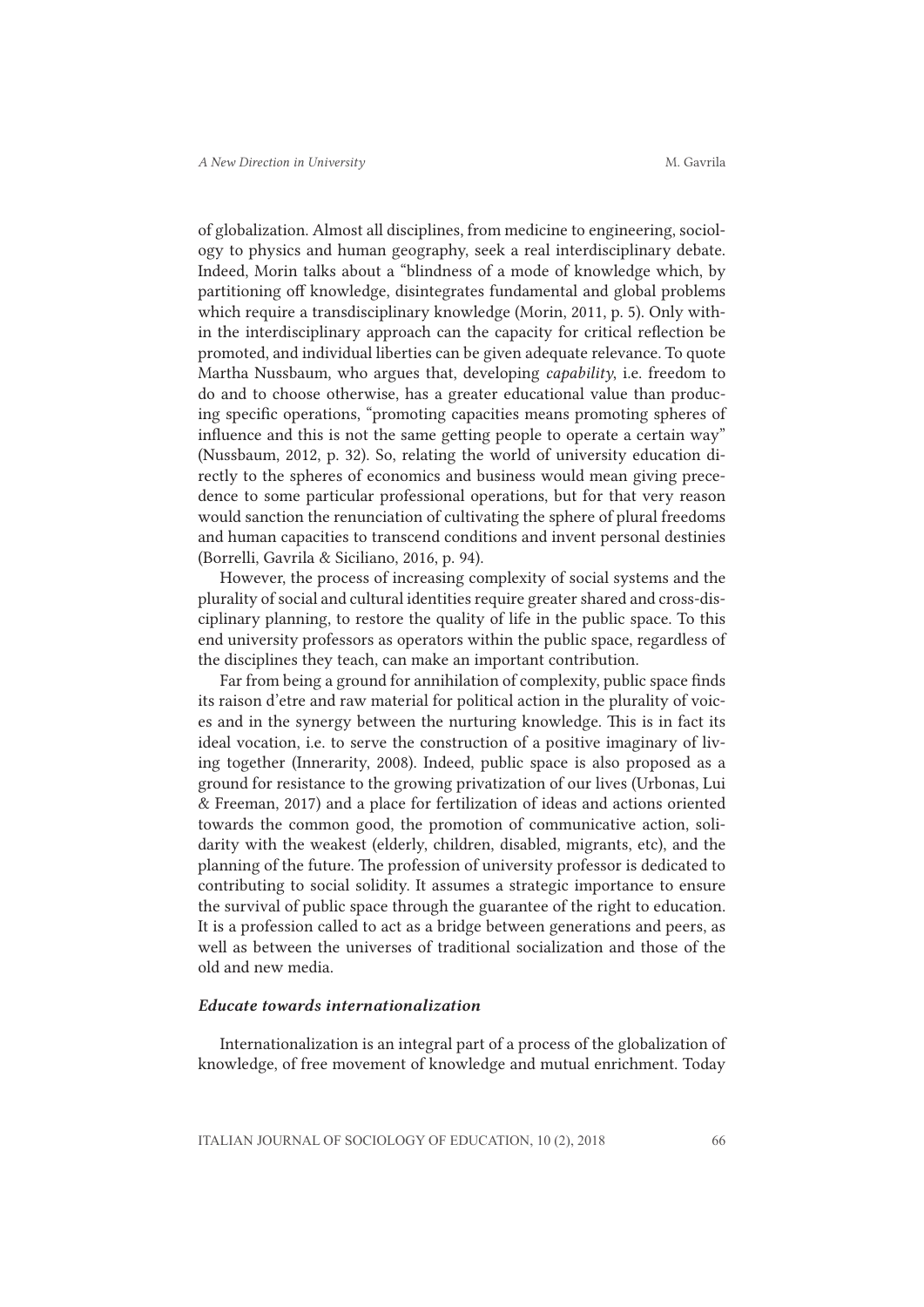we share many more things and responsibilities than in the past with foreigners, or "the other": our problems, "economic, environmental, religious and political are global and have little chance of being solved unless people, so distant from each other, unite and work together as they have never done before [...] we may think here of global warming, fair trade regulation, protection of the environmental and animal species; the future of nuclear energy and to the dangers associated with nuclear weapons; the movement of workers and the definition of decent working conditions; protecting children from drugs trafficking, sexual abuse and illegal work. All of these issues can be addressed effectively only at the supranational level" (Nussbaum, 2010, p. 95). But this humanistic understanding, which is, in some ways a bit romantic, is hidden behind the curtain of collaboration and networks organized according to economic benefits. It is no coincidence therefore, that for some years now, universities are in a competitive relationship among themselves at both the international and national level. The rankings that measure the performance of universities function as tools of advertising visibility and end up giving rise to a 'stock exchange' of universities, based on algorithms that involve numbers of students, teachers, funding, spin offs, technological innovation etc. (La Rocca, 2013, p. 95).

In this context there is no denying the importance of the meta-communicative function of languages in international circulation and in publications in foreign journals. This is fundamental to making national scientific production available to the global community. Were this not the case there would be a risk of falling into localism and self-referencing. But all this should not be confused with the quality of individual scholars and their scientific work and teaching. We need to think critically about the mystique of internationalization (Borrelli & Gavrila 2015, pp. 158). Appropriately enough, Beck speaks about overcoming the container model of nation in order to explain social phenomena: to study any social phenomenon one cannot but help studying local facts in relation to their global consequences.

#### *Educate for integration and solidarity*

The very idea of society and being together is based on integration: it is a constant game of mirrors, identity, identification and recognition which makes the exclusion or inclusion become foundations of the quality of life within the society (Santoro, 2005). But integration in contemporary society is measured with a deeper dimension, with less clear rules: individualization.

"Individualization is at the same time, cause and effect of autonomy, of freedom and personal responsibility, but it also has, as a downside, the decay of older forms of solidarity, the atomization of individuals, self-centeredness and, basically, what could be termed *metastasis of the Ego*" (Morin, 2005, p. 43).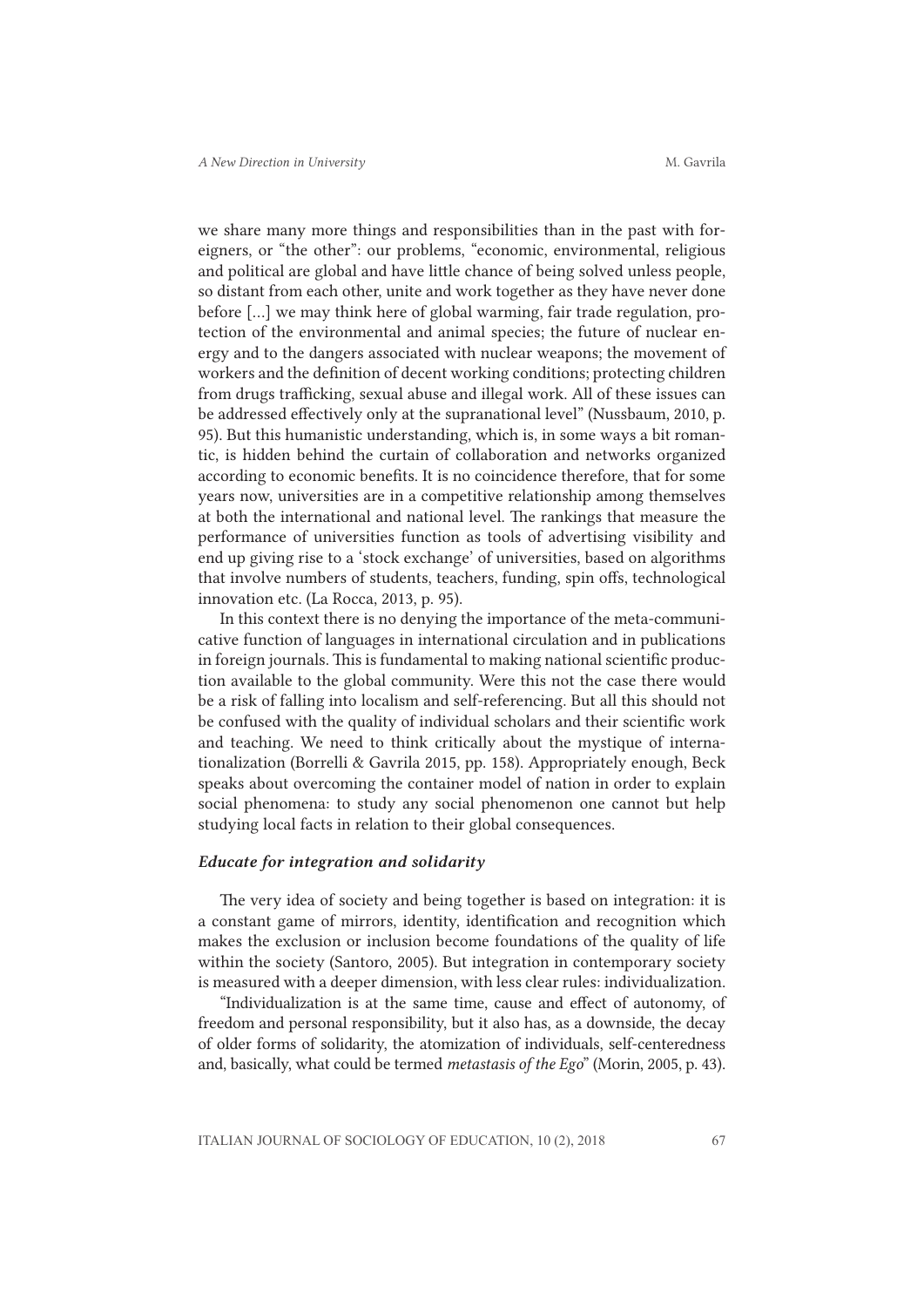University teaching must take these processes into account. It must do everything possible to create opportunities for collaboration instead of competition to deal with crisis situations and to act as a platform of stability and strength in a society described by scholars as "unstable" and "liquid" (Bauman, 2000). On the other hand, life together involves identification, seeing "Soi -même comme un autre" (Ricoeur, 1990). It implies the cultivation of the sense of encounter, respect and sharing among cultures. With this in mind, even before being taught, solidarity must be seen as the connective tissue that guarantees solid human relationships and solidarity underlying the way of acting for all members of the community. Indeed, solidarity must first be experienced by the university itself as something indispensable for ensuring its identity and its mission. Through their style of work and orientation towards knowledge, teachers will provide an imitable model of solidarity. It is clear that the university-community, with a strong ethical identity, such as that which we have described will be an institution able to provide answers relevant to the needs of society and its people. We have to be prepared to deal with the globalization of economics, knowledge, information, and, necessarily, also of human needs. The network technology metaphor may be applied with some effectiveness to the idea of solidarity: networks - between people, between people and institutions, public and private institutions and enterprises, including the elderly, adults and young people – which make it possible to not feel alone and give back a sense of security and social harmony.

#### *Educate to divulge*

The cyclone of the Internet has shocked the world, and as result, cannot but give rise to issues and stimulate new research questions. Digitalization in the form of a media earthquake, has upset the equilibrium of the traditional economy of attention, making us discover previously unsuspected practices and relationships which are generally full of lived experiences and planning and anything but "media snacks", devoid of nutritional value and equally devoid of values culture, therefore, a waste of time (Jenkins, 2013).

The question of teaching methods and learning environments is critical to current developments in the diffusion of knowledge. One should certainly intensify the exploration and experimentation with new ways and methods to enable the integration of the various elements mentioned above. The dissemination of results and best practices is essential and should be further stimulated. The *dissemination of knowledge*, in fact, has for several years been a topic of great importance and the subject of an expanding debate within the international scientific community. Recently, questioning the mode of communication of research results has become more pressing. The European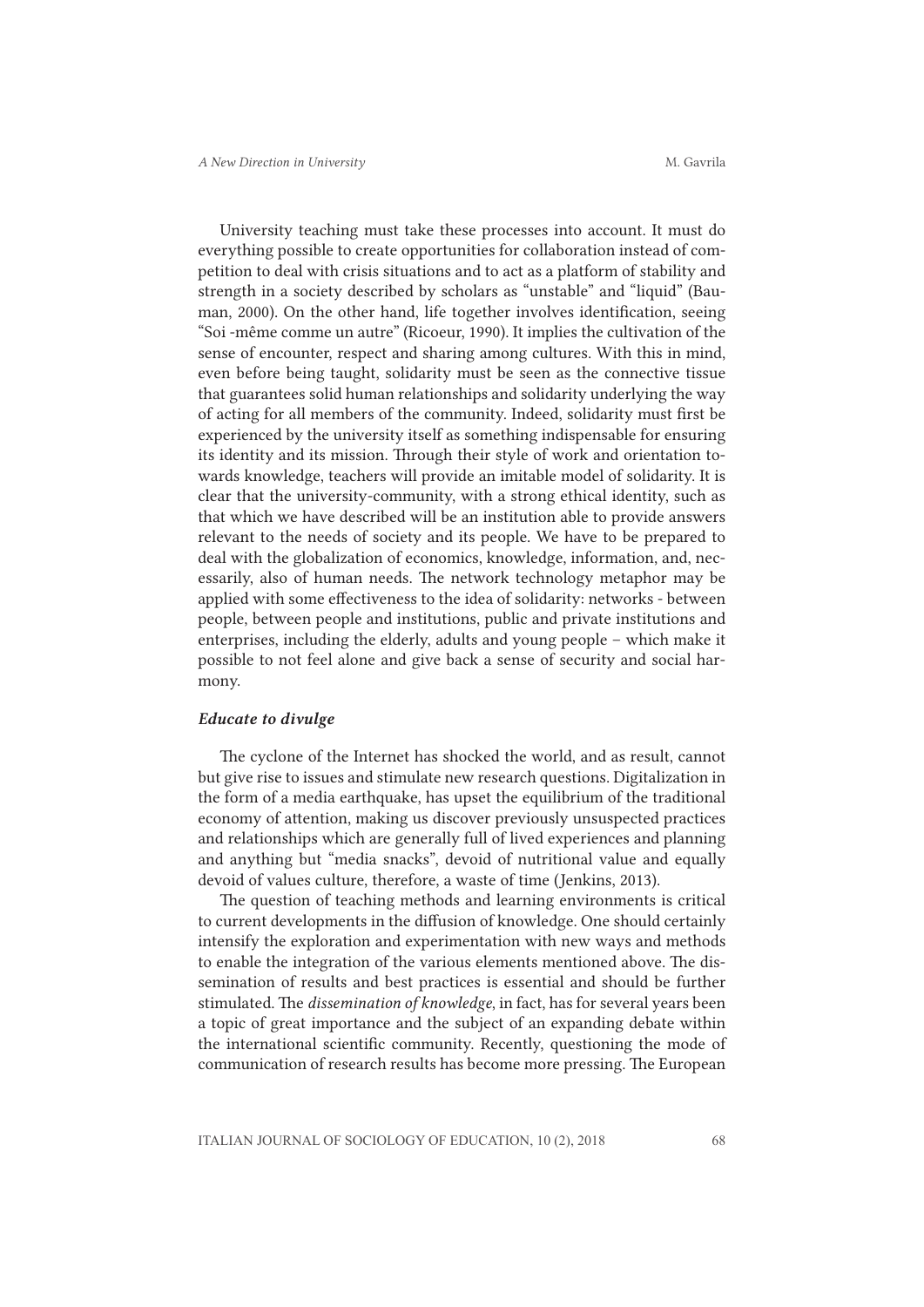Union itself has been urging for the communication and dissemination of research results (see, p.e., Horizon 2020, the European Framework Programme for Research and Innovation, Grant Agreement, General Conditions).

The experiences of distance learning and of 'cooperative education', which bring the academic world and industry together in the context of integrated projects, working methods and teaching methods for groups (groups of teachers, professionals, students) look promising, as do all approaches that promote the spirit of openness, comparison of approaches and disciplines, or the acquisition of skills. Far from merely coinciding with the activities of communication and publicity of experiences, practices, methodologies, knowledge, as well as publishing products tangible, dissemination rather aims at exploiting the results, presenting itself as a process of co-operation, exchange and sharing aimed at the enrichment and circulation of knowledge.

# Towards a model of Media Education for the University teachers

Using the experience of study and research in the sociology of communication, which is often contaminated by aspects of Media Literacy (Livingstone, 2004, 2011; Morcellini, 2004) our proposal is to start from the recent affinities between education and communication.

The differences between youth and adults in the third millennium could be evaluated in terms of technologically mediated access to knowledge and information. All dimensions of social life, first mediated only by the traditional agencies are now renegotiated in the light of the presence and use of technology. And neither school nor family can escape these changes.

We cannot avoid thinking, then, with Michel Serres, about the future anthropological mutations generated by contamination among young people, and even children from a fragile age, and a digital environment in which they almost constantly "live".

«Digital technologies disrupt the traditional anthropological paradigm. Virtuality, universal connectivity and access to sources of information are reshaping the cognitive abilities of children and distribute knowledge differently. Knowledge is no longer there, outside, remote, rough, and often distancing; it is now in your pocket, on your doorstep, without mediation, while the major mediators - the school system, but also the institutions of politics and the society of the spectacle – continue to shine, like stars long dead, unaware of their own end» (Serres, 2012).

The virtuous encounter between the fields of education and communication could lead to positive consequences in both areas: for science of education the leap implies an approach to the world and the practices of the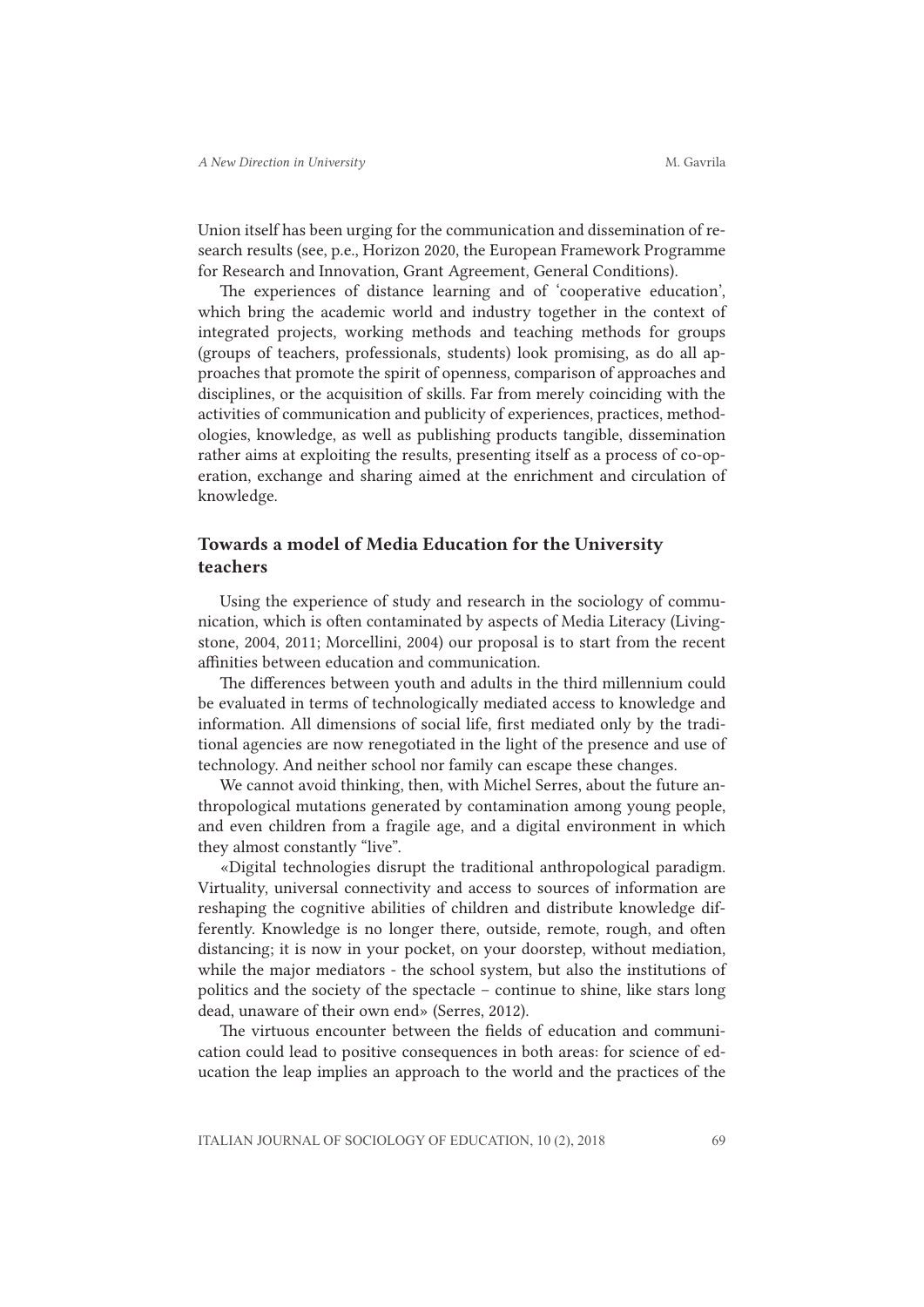real lives of people, children, the youth and adults. On the other hand, communication, which is often identified with media popularization, could find an ennobling content education and a field of action and experimentation. What is certain now is the power of transformation that communication has on people. Therefore, only a strong synergy between the education and communication would guarantee the democratic exercise of the right to education and information (tab. 1).

In fact, the summary table that compares education and communication makes it clear that the two processes are neither overlapping nor mutually replaceable. In particular, while communication is strongly anchored in the present and often generating short-term and long-term involuntary effects (McQuail, 1972, 1992), education should focus on the future, imagining its effects over the medium to long term; education is routine and confirms norms, communication is sensationalism and extraordinary; education cultivates in particular the world of general ideas and of the possible, communication highlights the crises and problems of the present.

However, careful analysis of the dynamics of communication and education illustrates, from the Nineties onwards, a continuum between these two experiential and formative universes.

However, careful analysis of the dynamics of communication and education illustrates, from the Nineties onwards, a continuum between these two experiential and formative universes.

However, careful analysis of the dynamics of communication and education illustrates, from the Nineties onwards, a continuum between these two experiential and formative universes.

| Education                                                  | Communication                                                                                               |
|------------------------------------------------------------|-------------------------------------------------------------------------------------------------------------|
| Accompanying function                                      | Does not report the normality of life but emphasises<br>the miraculous and traumatic dimension of the world |
| Focus on the individual                                    | Watchdog and social function                                                                                |
| Training by objectives                                     | Casual and unstructured training                                                                            |
| Transfer of culture and concepts                           | Means of information, education and entertainment                                                           |
| Strategies and methods                                     | Standardised structure and sloganeering                                                                     |
| Standardization                                            | Controlled improvisation/unstructured training                                                              |
| Mediated socialization                                     | Non-mediated socialization                                                                                  |
| Generates especially long term<br>effects                  | Generates short and long term effects                                                                       |
| Generates significant changes in<br>attitude and behaviour | Generates change in attitude and behaviour                                                                  |

Table 1. Education and communication. A comparative map.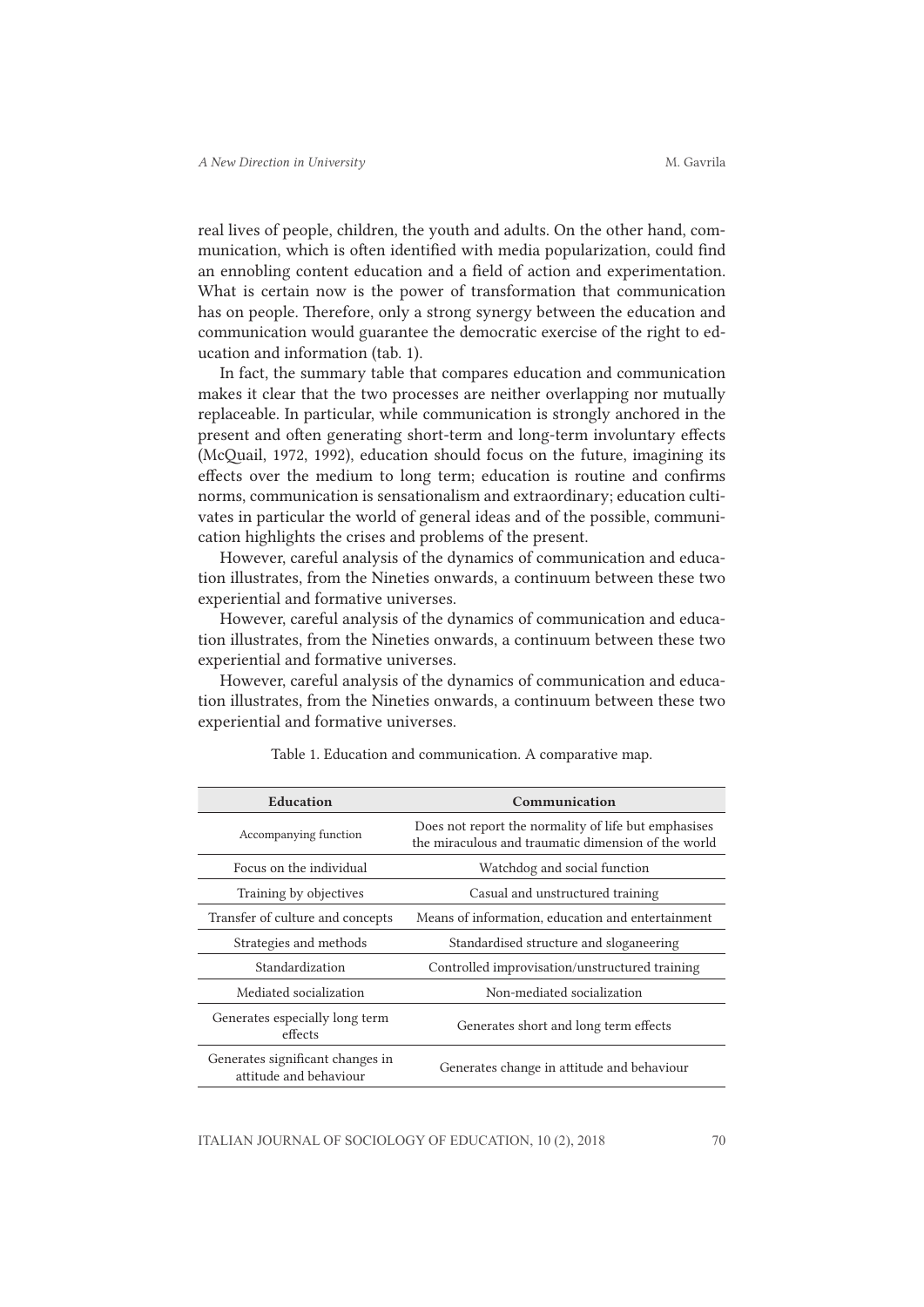In the current period we reach the climax of this continuity, through the progressive thinning out of cognitive and perceptual barriers between online and offline experience and, therefore, also between training and education administered in a traditional way or with the use of devices, languages and formats typical of digital communication. All this must be kept in mind in the updating and continuous training of university teachers.

To bring teachers to the tools of communicative modernity, our training proposal will consider technologies as both means of overcoming distances with students and, at the same time, learning tools.

Educating about the media means training the mind to think critically, to be up to date with the needs of the changing times, in terms of innovation of languages and alliances between stakeholders, at the very moment in which the distribution of knowledge, encouraged by the media, implies a democratization of access and increased of life opportunities. Processes of media education contribute to the achievement of at least four socially relevant goals: the re-appropriation of the mediating role of teachers and their awareness of the feelings of their students through a full-emersion in communication studies and production; the acquisition by the students, at the level of technological literacy, of the necessary tools for a critical understanding of how much learnt (self-taught and digital natives); the ability to observe the participation in the media of young people and the way in which they change consumption when making their it productive; last but not least, the guarantee of fairness due to the gradual, and therefore significant reduction, in inequalities (Livingstone & Bovill, 2001; Prensky, 2001, 2006; Livingstone & Haddon, 2009; Davies et al., 2014). This methodological framework facilitated by the media will, from time to time, allow for the inclusion of single issue discussions among and with teachers, taking into account the overall dimensions outlined above and with the consciousness about the continuous oscillation of our lives between reality and virtuality: "Human civilization is moving beyond co-existing with technology to co-evolving with it. In this Hybrid Age, technology will be integrated, ubiquitous, intelligent and social" (Khanna & Khanna, 2012).

#### Conclusions

We have taken for granted, therefore, that in university studies a vacuum is being is created. There is a widening gap between knowledge and practice, between the academic walls and what is commonly called the "real world", between research and teaching, including the experts and those who learn through "experience". In contemporary society, Sennett recalls, the sense of experience, meeting, and inquisitive opening up to things, has been lost; in contrast, rather than also putting its experiences to use in improving teaching, the university has often closed itself off from the rest of society in a self-refer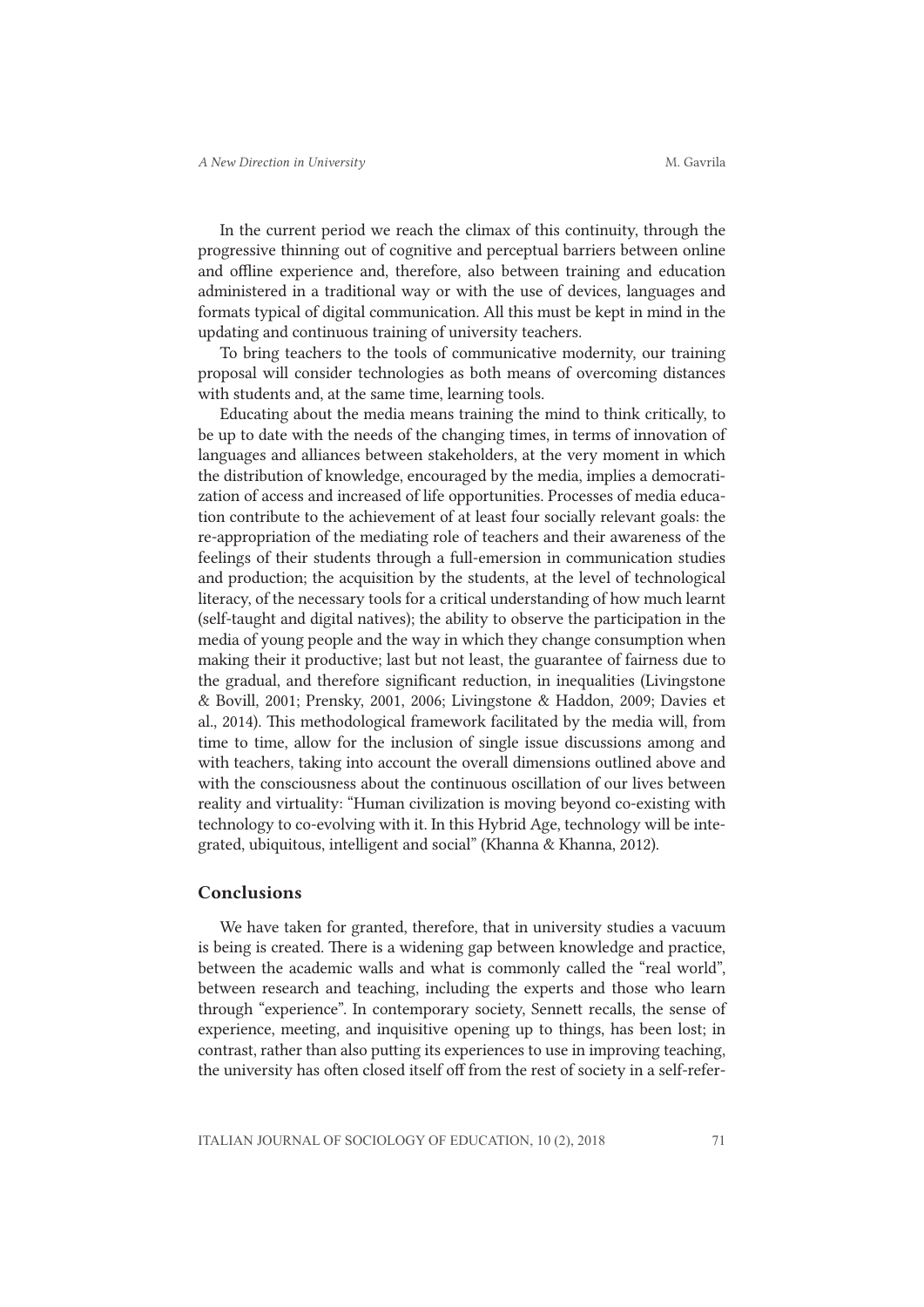ential reality. We must also remember, quoting Bourdieu, that the academy is shown to be not just a realm of dialogue and debate, but also a sphere of power in which reputations and careers are made, defended and destroyed (Bourdieu, 1984). All this leads to a crisis of legitimacy for knowledge and the university.

Favouring this distance between the academic world and social life, as well as between teachers and students, the gap between the media users also plays an important role: to the extent that the new technologies do away with mediation while the old institutions of learning close themselves off and protect themselves by producing institutions and bureaucratic devices for superficial self-assessed quality certification.

Instead of closing itself off in these knowledge fortresses, universities need to open up and be fertilized by the practices of life: pure fruit, in fact, goes crazy, as the anthropologist James Clifford said. It is here that education and the recovery of the pleasure of teaching can play an important role as long as teachers know and learn how to explain the products of their research as well as the methods used to obtain them: as argued by Michel de Certeau, teachers should not be afraid to submit their research to criticism (also from their own students), as they do from their own colleagues. In doing so, they do not close off the results of their intellectual labours to the future. On the contrary, they open them up (1974, p. 98-99). Indeed only in this way will the value of their research be amplified among those it are offered to students and society as a whole.

All this also crosses through the need for a different assessment of the responsibilities and public recognition of university professors as professionals of the public space (Gavrila & Parziale, 2018). Precisely for this reason, in times of multiplication of cultural stimuli and of the delegitimization of the University, and in particular of public ones, the skills and continuous updating of professors should not be left to chance. It is therefore hoped that a more decisive institutionalization of the courses of updating and self-training in universities, also in consideration of the transversal contents analyzed in this paper, may lead to the cultivation of a new responsibility of the teachers, aware of the consequences of their work and the necessity to act as champions of change. Cultural openness, responsibility, continuous updating to social and technological change, are just some of the characteristics of the new Universities, which should face modern times by bearing on their shoulders the responsibilities towards the young, the true envoys into the future of the public space and of global society.

## References

Bauman, Z. (2000). Liquid Modernity. Cambridge: Polity Press. Borrelli, D. & Gavrila, M. (2013). Media che cambiano. Parole che restano. Milano: FrancoAngeli.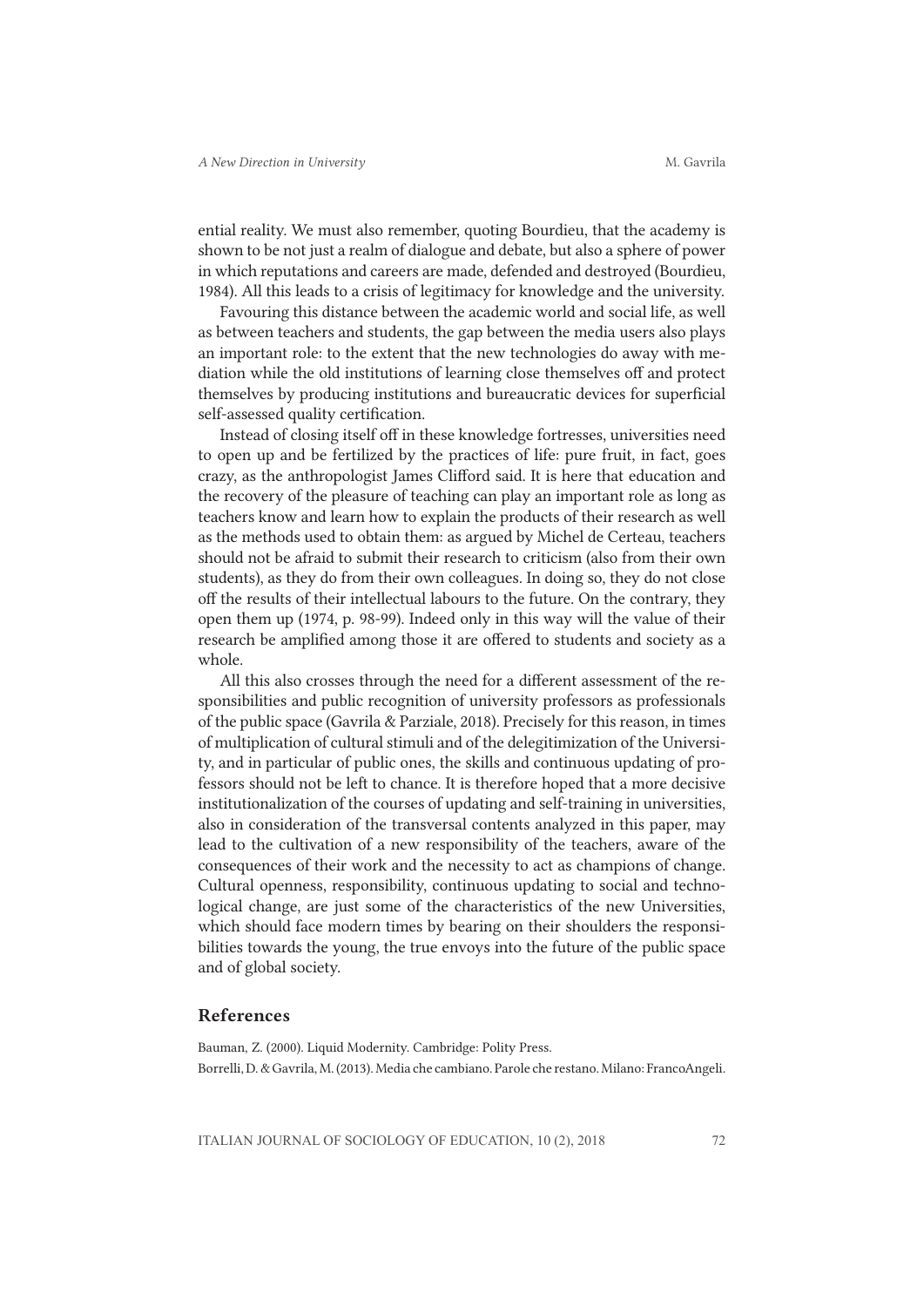- Borrelli, D. (2015). Contro l'ideologia della valutazione. L'ANVUR e l'arte della rottamazione dell'università. Milano: Jouvence.
- Borrelli, D. & Gavrila M (2015). L'internazionalizzazione provinciale. Note sul ruolo dei sociologi nello scenario globale e locale. In A.Perino, L. Savonardo (Eds.), Sociologia, professioni e mondo del lavoro. Milano: Egea.
- Borrelli, D., Gavrila, M., & Siciliano, S. (2016). Identity, Values and Educational Needs of Digital Media Workers. The Lecce European Capital of Culture 2019 Project. *Italian Journal of Sociology of Education*, 8(3), 76-97.
- Bourdieu, P. (1979). La distinction: critique sociale du jugement. Paris: Edition de Minuit.
- Bourdieu, P. (1984). Homo Academicus. Paris: Edition de Minuit.
- Gunter, H. M., Grimaldi, E. , Hall D. & Serpieri R. (Eds.). (2016). New Public Management and the Reform of Education: European Lessons for policy and practice. New York: Routledge.
- Carnevale, A. P., Smith, N. & Strohl, J. (2013). Recovery: Job Growth and Education Requirements Through 2020. Georgetown University Center on Education and the Workforce. Retrieved from https://1gyhoq479ufd3yna29x7ubjn-wpengine.netdna-ssl. com/wp-content/uploads/2014/11/Recovery2020.FR\_.Web\_.pdf
- Carton, M. (1985). Reformes et innovations dans l'enseignement supérieur. *Dossier d'information B.I.E.*, 3.
- CENSIS-U.C.S.I. (2017). 14° Rapporto Censis-Ucsi sulla comunicazione. I media e il nuovo immaginario collettivo. Milano: FrancoAngeli.
- Cinque, M. (2010). I collegi universitari come laboratori di creatività. *Universitas*, 115, 61-65.
- Clifford, J. (2010). I frutti puri impazziscono. Etnografia, letteratura e arte nel secolo XX. Torino: Bollati Boringhieri.
- de Certeau, M. (1974). La culture au pluriel. Paris: Union Générale d'Éditions.
- Davies, C., Coleman, J. & Livingstone, S. (Eds.). (2014). Digital Technologies in the Lives of Young People. London: Routledge.
- Ehea-European Higher Education Area (19 giugno 1999). Dichiarazione di Bologna. Lo spazio europeo dell'istruzione.
- Fighel', J. (2006). L'enseignement supérieur et l'innovation technologique : les enjeux pour Europe. *Réalités Industrielles*, 94-100.
- Gardner, H. (1987). Formae Mentis. Saggio sulla pluralità dell'intelligenza. Roma: Feltrinelli.
- Gavrila, M. & Pérez Gonzàlez, B. (Eds.). (2015). Introduction, in Educación y comunicación actual, Monographic number of the Review Hachetetepe. Revista científica de educación y comunicación, n. 11 2°; Semestre, Noviembre de 2015. Cadiz, España: EDUCOM Group.
- Gavrila, M. & Parziale, F. (Eds.). (2018). Il futuro dello spazio pubblico. Nuove professioni per nuove esigenze sociali. Santarcangelo di Romagna: Maggioli Editore.
- Goldhaber, M. D. (1997). The Attention Economy and the Net, presented at the conferences Economics of Digital Information. Cambridge: MIT Press.
- Innerarity, D. (2008). Il nuovo spazio pubblico. Roma: Meltemi.
- Jenkins, H. (2009). Confronting the challenges of participatory culture: media education for the 21st century. Cambridge: MIT Press.
- Jenkins, H., Ford, S. & Green, J. (2013). Spreadable media. Creating value and meaning in a networked culture. New York: New York University Press.
- Khanna, A. & Khanna, P. (2012). Hybrid reality: Thriving in the emerging human-technology civilization. TED Conferences, LLC.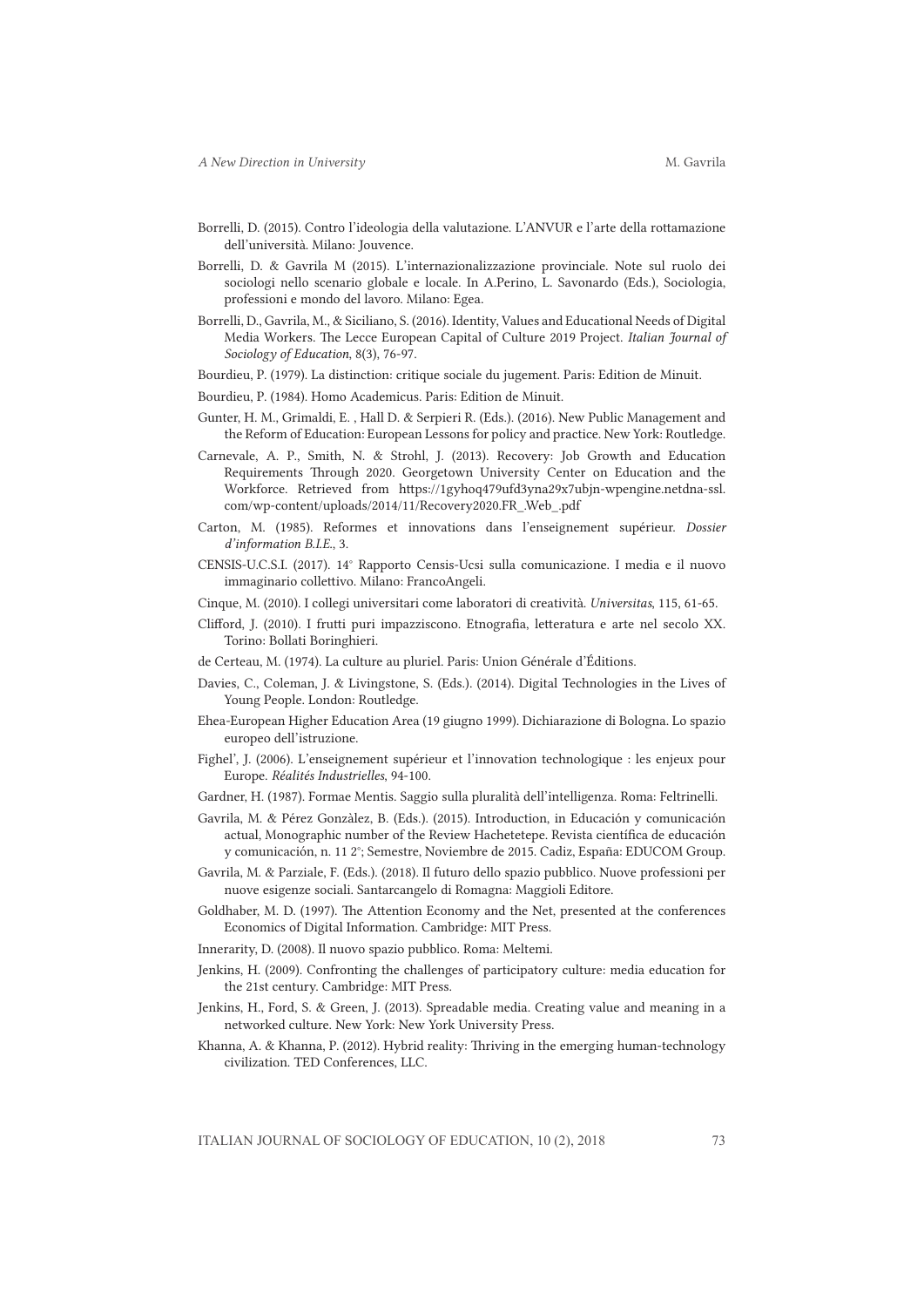- Livingstone, S. & Bovill, M. (Eds.). (2001). Children and their Changing Media Environment: A European Comparative Study. Hillsdale, N.J.: Lawrence Erlbaum.
- Livingstone, S. (2004). Media literacy and the challenge of new information and communication technologies. *Communication Review*, 7, 3-14.
- Livingstone, S. & Haddon, L. (Eds.). (2009). Kids Online: Opportunities and risks for children. Bristol: The Policy Press.
- Livingstone, S (2011). Digital Learning and Participation Among Youth. *International Journal of Learning and Media*, 2(2-3), 1-13.
- McQuail, D. (1972). Sociology of mass communications. Selected readings. Harmondsworth: Penguin.
- McQuail, D. (1992). Media performance. Mass communication and the public interest. London: Sage Publications.
- Morcellini, M. (Eds.). (2004). La scuola della modernità. Per un manifesto della media education. Milano: FrancoAngeli.
- Morcellini, M. & Martino, V. (2006). Contro il declino dell'Università. Appunti e idee per una comunità che cambia. Milano: Il Sole24Ore.
- Morcellini, M., Rossi, P. & Valentini, E. (Eds.). (2017). UNIBOOK: per un database sull'Università. Milano: FrancoAngeli.
- Morin, E. (2000). Les sept savoirs nécessaires à l'éducation du future. Paris: Edition Seuil.
- Morin, E. (2011). La via. Per l'avvenire dell'umanità. Milano: Raffaello Cortina.
- Nussbaum, M. C. (2001). Diventare persone. Bologna: il Mulino.
- Nussbaum, M. C. (2011). The Human Development Approach. London: The Belknap Press of Harvard University Press.
- Prensky, M. (2001). Digital natives, digital immigrants. *On the Horizon*, 9 (5), 1–2.
- Prensky, M. (2006). Don't bother me, Mom, I'm learning! How computer and video games are preparing your kids for 21st century success and how you can help. St. Paul: Paragon House.
- Reeves, B., Roy, S., Gorman, B. & Morley, T. (2008) A Marketplace for Attention: Responses to a Synthetic Currency Used to Signal Information Importance in E-mail. *First Monda*, 13, 5.
- Rifkin, J. (2000). The age of access: the new culture of hypercapitalism, where all of life is a paid-for experience. New York: J.P. Tarcher/Putnam.
- Ricoeur, P. (1990). Soi-même comme un autre. Paris: Éditions du Seuil.
- Santoro, M. (2005). Esclusi e inclusi. In P. P. Giglioli, (Eds.), Invito allo studio della società. Bologna: il Mulino, pp. 37-56.
- Scanagatta S., Fabbris, L. & Segatto, B. (2012). Graduate's Social Capital as a Tool for Producing Outcomes. In L. Fabbris (Eds), Indicators of Higher education effectiveness. Milano: McGraw-Hill.
- Sen, A. (1999). Development as freedom. Oxford: Oxford University Press.
- Sennet, R. (2012). Insieme. Rituali, piaceri, politiche della collaborazione. Milano: Feltrinelli.
- Serres, M. (2012). Petite poucette. Paris: Le Pommier.
- Sisti, F. & Torrisi, G. (2016). Il puzzle dell'innovazione didattica all'Università di Urbino. L'esperienza del CISDEL. Scuola democratica, *Learning for Democracy*, 3/2016, 625-644. doi: 10.12828/85522.
- Spencer, L. M. & Spencer, S. M. (1995). Competenza nel lavoro. Milano: FrancoAngeli